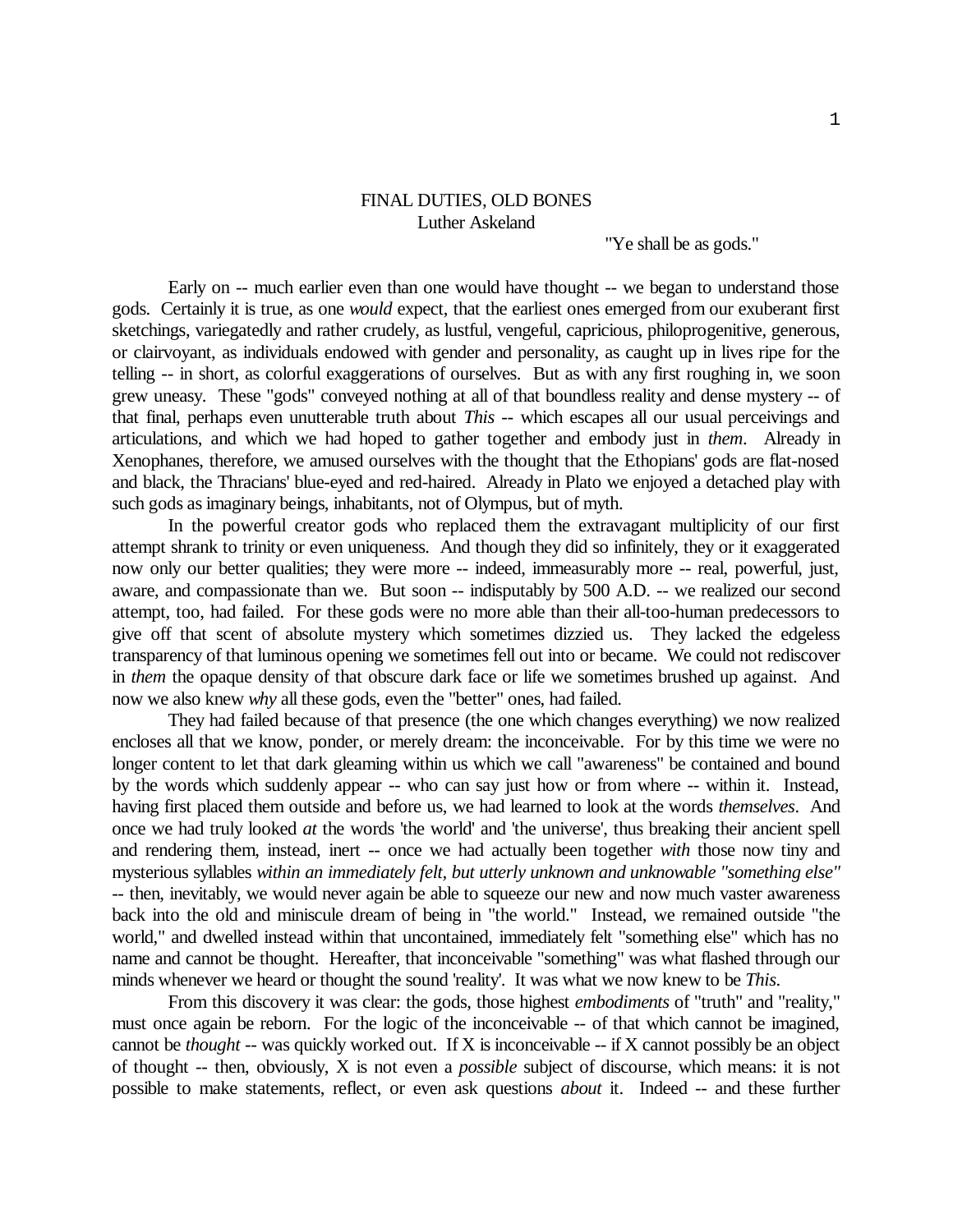impossibilities lie deeper still -- verbalized awareness cannot even focus on, attend to, or turn to it, cannot, in fact, relate to it in any conceivable way. And so we knew: even the supremely real, if inconceivable, cannot possibly be, but can only *seem* to be talked or thought about. And as a corollary of this we knew that whenever supreme reality or the gods are or rather *seem* to be talked or thought about, the result can only be pure fabrication, sheer "myth." For, obviously, just to think or speak of the inconceivable as having characteristics, or as knowing, acting, or existing, is to misrepresent it entirely, is to portray it as being what it absolutely is not. Or just as obviously and more plainly, it is nonsense -- no matter how they or it is identified or conceived, the supposed subject of all such sentences *does not exist.*

Once the gods had become inconceivable, the one thing we still *could* do -- in words -- was take back all the myths which had reduced the unthinkable to the conceived, had processed mindbreaking reality into verbalized *unreality*. And so we pointed out over and over again in and through Dionysius and many others that God has no name or knowledge, is not "good," and doesn't "exist." We realized and then taught in the Vedanta that *brahman*, being "actionless," never "does anything." As the Mahayana we made it clear that Perfect Wisdom "neither knows nor perceives," and we explained that the Perfection of Wisdom is perfect precisely "because of its nonexistence." Wearing the body and mind of Plotinus, we warned against diminishing and falsifying the One by thinking of it as able to "identify" or "distinguish" itself. "In the most hidden recesses of its nature," so we or Eriugena wrote, joyfully, 1200 years ago, the unthinkable divinity is unknown "even to itself."

Just in itself this absolute demythologizing of the gods was -- relatively speaking, at least - easy. In our relation to reality construed primarily as "reality out there" or as "the gods out there," we were able -- early in our collective (and similarly early, frequently, in our individual) history -- to acknowledge that it transcends conception. And we were then able to apply *to* such reality and to all our picturings of it the obvious, and obviously relevant, rule: all would-be *conceivings* of the inconceivable misrepresent its very nature and so are utter falsifications of it -- are pure myth -- from the first word on. In Eriugena and in many others we have adjusted to, or even learned to delight in, the absolute unthinkability of such reality "out there." But on the other hand: what is harder, or even all but impossible, for us to accept or merely take up for honest consideration is the applicability -- one might say, the *obvious* applicability -- of all these discoveries and adjustments to reality *in here*, that is, to "ourselves."

For remarkably, and in fact: that we as *conceived* beings -- as apparent topics of conversation, as seeming objects of thought -- are pure myth is a truth more readily accessible to us than is the mythical nature of any conceived *god*. Used instinctively, spontaneously, and blindly, in the way we usually use *all* words, the sound 'I' *seems* to relate to reality, seems, indeed, to relate most explicitly, comprehensively, and urgently to reality now experienced as "in here." But as we invariably find, if we then attempt to define, or just to locate or discern that "I," we can do neither, so that, as we have already admitted in the words of the Buddha, Hume, Kant, and numerous others: the "I" is a verbal, not an ontological, phenomenon. It is a linguistic nexus or function. Its reality is "formal."

The "I" as talked and thought about -- the "I" as *conceived* -- is fiction. All my questions about who "I" am and what "I" should do, and all my utterances describing what "I" did, experienced, think, want, know, or feel -- together with my perception that "I" exist, or that "I" am -- are questions, utterances, and perceptions occurring within the realm of myth. In relation to *reality*, they are empty, are sheer nonsense -- the conceived subject of all these declarative and interrogative sentences *does not*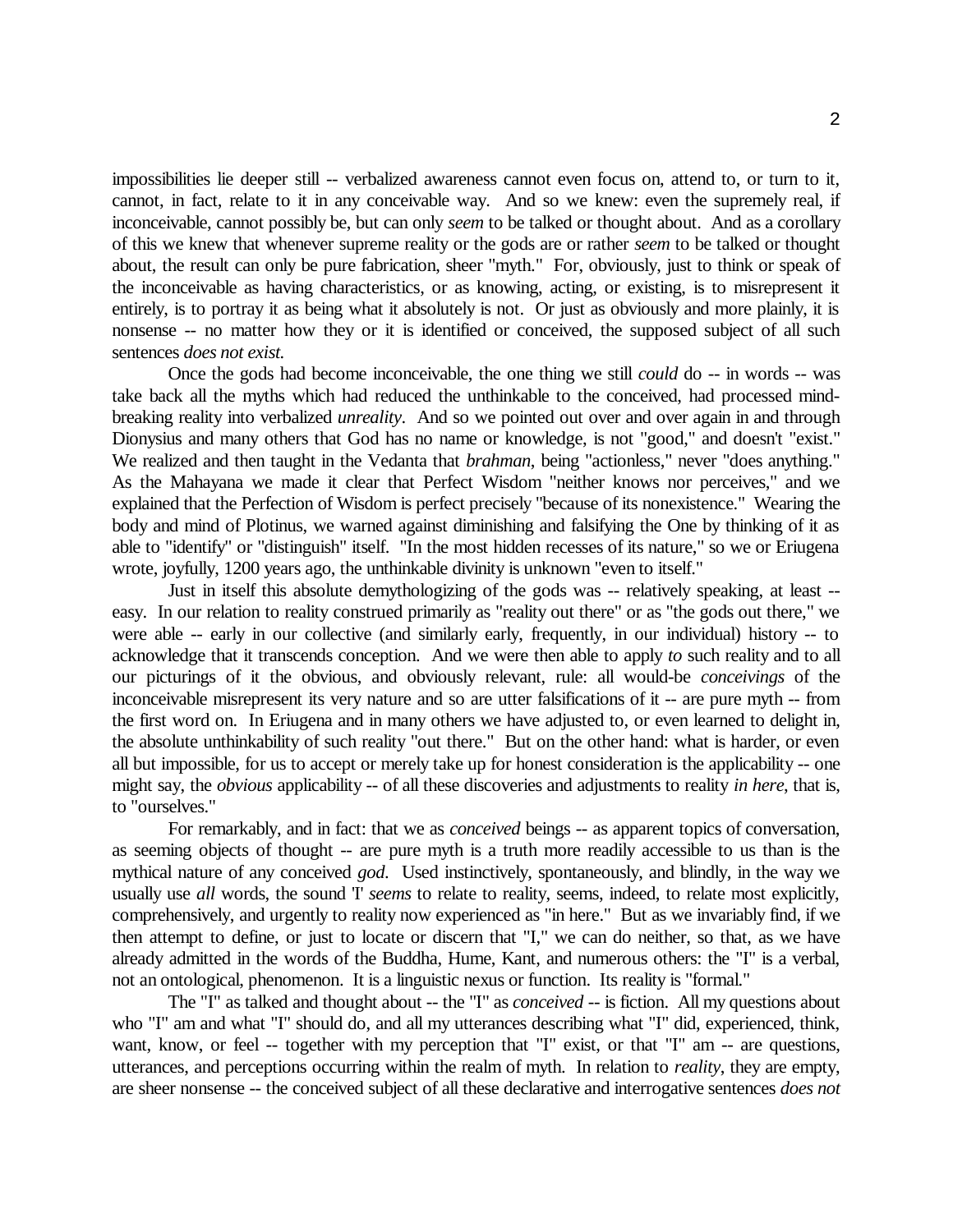*exist*. But on the other hand: even after all these clouds of myth are dissipated, and after the purely verbal functions from which those clouds emanated have been seen for what they are, that immediately experienced "in here" remains. Indeed, now that it is no longer enveloped and pervaded, and so hidden, by myth, it can at last be *known*. And in its infinitely subtle and elusive -- in its wordtranscending presence -- the innermost reality of "in here" is immediately *experienced* as sharing in the mystery, the numinosity, the dense, inconceivable reality of the real "out there." It is like -- indeed it is hard to distinguish it *from* -- "the gods."

As immediately available to introspection, these truths are "obvious." Certainly they are more accessible than similar truths about the gods or reality "out there." But we resist them with a singular determination we display nowhere else, and we resist for one reason: awareness of the inconceivability and of the elusive, mysterious, even godlike reality which finally constitute "in here" is incompatible with our desire or virtual compulsion -- the deepest wish of the "rational animal"! -- to exist as myth. It interferes with, frustrates, and complicates that tenaciously clung to form of life which myth alone makes possible: to seem to ourselves to be objects of thought, to be *conceived*.

For from early on -- ever since we embraced, with such trusting ardor, the diligently selected name behind which our bewildered parents concealed, even from themselves, the sheer mystery we were and are -- we have been entranced by and entangled in myth, in *a* myth, one immeasurably more vivid, intimate, and enchanting than the myth of Olympus. It is the I-myth, based on the protagonist "I" and revolving around the primary plot "my life." As our mother tongue led us into the realms of "objectivity" and "subjectivity," that name -- and that even more hypnotically compelling pronoun 'I' - encompassed us, sealed us in, and defined us. They made us conceivable. They posited us as the possible subject or object of countless sentences. Contained, fixed, and defined by them, that indivisible, subtly unthinkable "in here" was transformed into a mythical place more vivid and palpable than Olympus, into a mythical life more urgent than Athena's or Odin's, into a character just as mythical, much closer, and, to us at least, incomparably more "interesting" and "unforgettable" than Hera, Indra, or Thor. Here was the -- *mythical* -- character with which we, henceforth, would identify "ourselves."

In the vast and far-reaching effects of this enchantment and this capture an ultimate fatality can be discerned. For ever since those two events, and as their result, we have been talking and thinking - even more frequently, familiarly, and earnestly than Homer and Hesiod about the gods -- about the kind of person "I" am, about what "I" do, have done, and will do, about "my" experience, about what "I" think about the world and know about "myself." Even while attempting to explore, catch the attention of, alter, control, or ward off objectivity's world "out there," we have been ardently engaged - - "in here" -- in building up "my life"; we have been intently examining, worrying about, dreaming about, evaluating, reorienting, and in numerous other ways relating to, that now utterly mythologized "I."

Even before we are twenty, therefore, we may already have shed the Olympians. We may have dismissed the gods, ancient bearers of numinous reality "out there," as "dead." But with virtual unanimity: even after time has carried us, silently, far into adulthood, childhood's innermost certainty -the mythical self's self-creating axiom that the sound 'I' identifies and fixes "in here," rendering it transparent -- remains intact. Even in "maturity," consequently, we continue perceiving that mysterious "in here" mythically as an "I" amenable to identification and description, as a verbally accessible "I" one might try to understand, as engaged in a "my life" which can be narrated and perhaps even explained.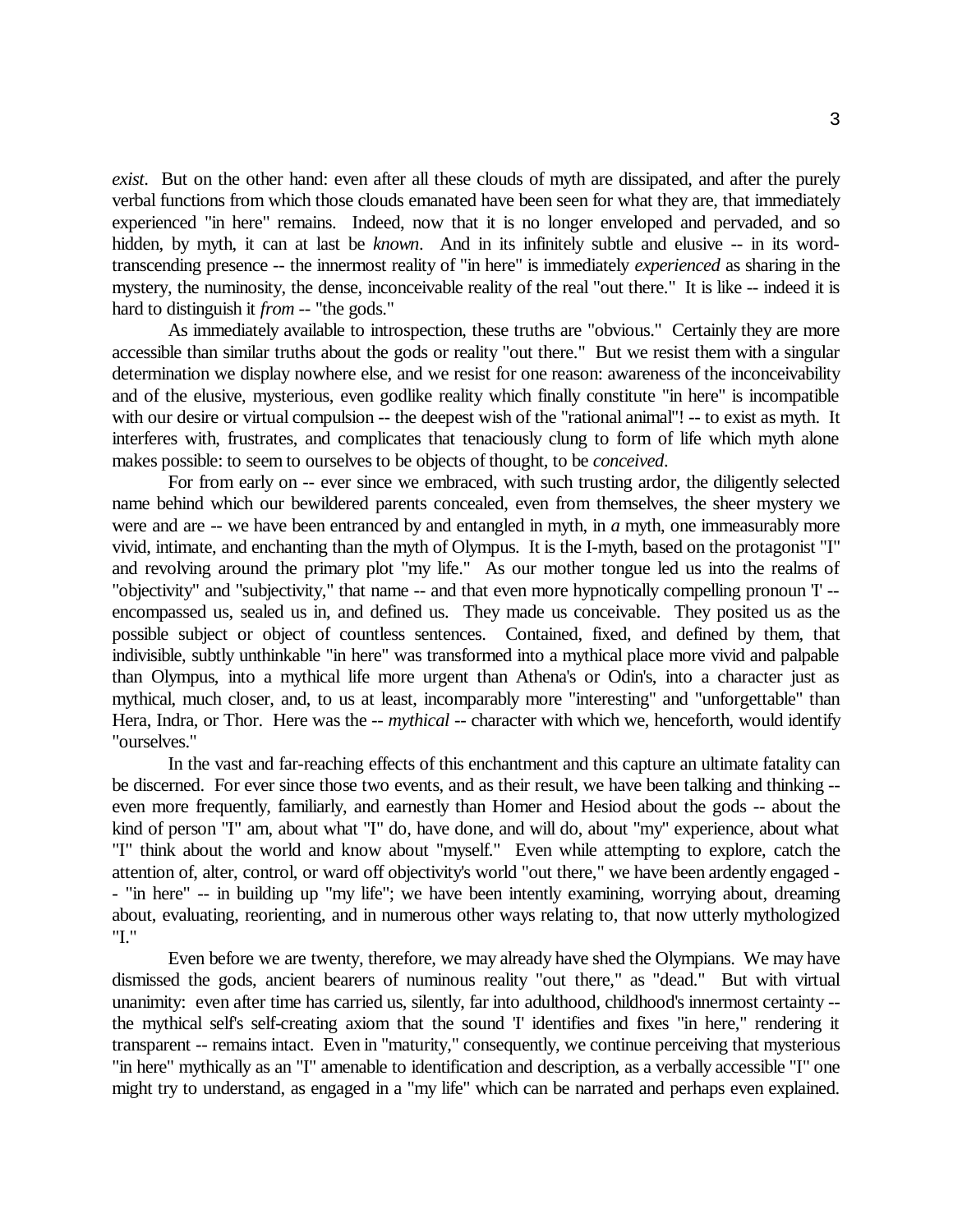Well past fifty we often take it as given that we can focus attention on and relate to "ourselves." Even then we unhesitantly talk and think -- with the fundamentalist's literalist certainties -- about what "I" have done or intend to do, about what "I" experienced last week or might experience in the future, about what "I" think or want or should have done, about the "kind of person" "I" have become. etc. We still find genuine content and meaning -- still discern a singular urgency -- in the subjectless sentences "I am," "I exist." At sixty, outwardly, the child we once were will have become unrecognizable, but even then we may well believe, just as we did fifty years ago, that we can be thought of, that we can be "conceived."

In these and countless other ways we continue to cover up the perfect mystery -- the imperceptible and unimaginable *reality* -- we are, just as theologians less alert and more quarrelsome than Dionysius or Eriugena cover the mystery and reality of "God." And later in life when that reality - - *our* reality -- may begin to stir or even to intrude itself forcibly on our attention, our first response is a stony unwillingness even to admit it, just as with serious illness or any other highly unpleasant fact.

That stirring and quickening, deep within us, of our own reality typically comes "later," if it comes at all, because that is the time, generally, when the mythmaking impulse ebbs and facts begin crowding in, leaving us little choice but to surrender at least some increasingly implausible fictions, to give in here and there to "the real." Our inconceivable reality now stirs and intrudes because at this stage time has already processed and left behind the greater and best part of the mythical I's invariably most appealing side -- its mythical future -- leaving but a few shapeless shreds. It suggests itself to our attention because, as happened in our relation to the gods a millennium and a half ago, the pretense that we can "know" or even bring into clear *focus* a defined and delimited "I" is each year harder to maintain. It quickens and turns somewhere deep within us because sooner or later, all but inevitably, awareness will sometime happen to slip or fall out of the syllable 'I' and then discover, if only imperfectly and briefly, the sheer mystery of "in here" -- once this initiation has taken place, the wordmade I's power to enchant can never be perfectly restored.

In this and other ways -- "later" -- our own previously unheeded reality now offers itself to us. And we in turn spontaneously and unwaveringly *resist* it because that stirring and that intruding put at risk consciousness' most profound instinct, one which by now is also our most deeply engrained habit, the choice we all too blindly have become. For what is now put at risk is the very form or mode of our existence -- is the life-and-death issue of what it is, finally, we are up to, what it is we ultimately *seek*. And in this greatest and most fateful of all matters our simultaneously instinctive and habitual preference is unmistakably clear. We prefer -- for *ourselves* -- myth rather than reality. Without hesitation, absolutely, even desperately: we would rather be fictions which are *conceivable* than something boundless and real which cannot be thought.

The intimate illusion now at risk -- our life-long central myth -- is the mythical "I," the purely fictional verbally accessible, verbally self-transparent self. It is the illusion that the mythical acts portrayed in the I-myth as "being aware of ourselves" and "relating to ourselves" are actual processes, is our habitual attribution of existence -- the result of confounding words and reality -- to the subject of I-sentences. As soon as our name and the hypnotic 'I' offered themselves -- decades ago -- to awareness, we abandoned ourselves, eagerly, to their all-encompassing embrace. We became -- or, rather, we dreamed ourselves to be -- that mythical "I." That is the myth which we have lived ever since, the myth to which reality now, at last, lays siege.

Let us review those decades -- our "lives"! -- in the light of this singular and fateful devil's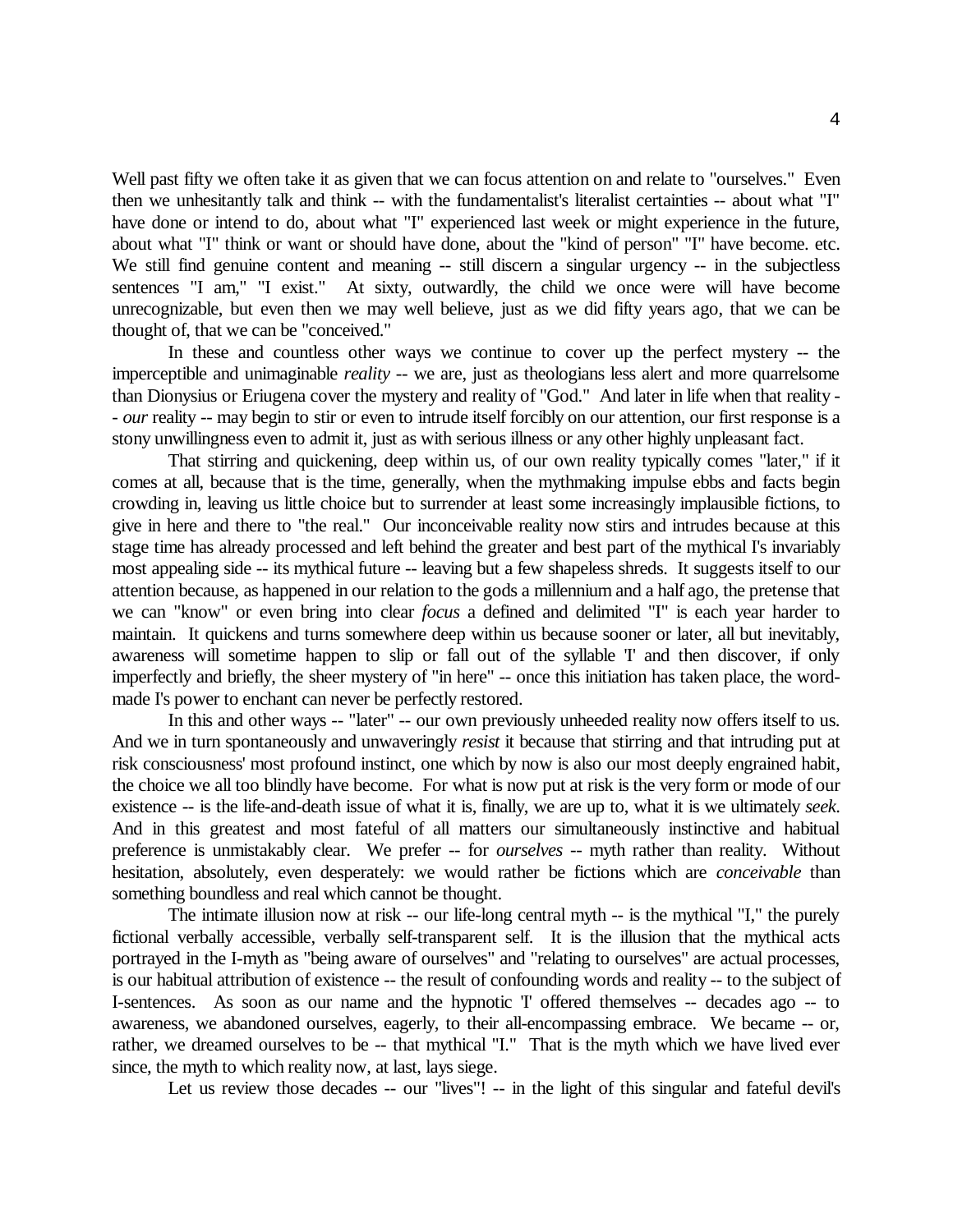bargain we have made. For on the one hand, and as that event's most dramatic consequence: all these years we have failed to live within -- have lived, utterly oblivious to -- our own unfathomable and inconceivable mystery. Instead, as it enclosed us, the mythical "I" delimited and diminished us, made us less than we are. It reduced our boundless and unimaginable *reality* to a particular mythical appearance. It made us -- relative to ourselves -- "small." But in doing so it also granted our most fervent wish: to be -- to *seem* to ourselves to be -- conceivable. For now that we were conceivable, we would be enabled, henceforth, to direct our thoughts towards, reflect on, and relate to "ourselves." From now on we would be able to refer to "our" birth and death, and to the many stranded story of "our lives," as to given, perfectly self-evident things. It became possible for us to say and think and believe, with error's invincible self-confidence, what all these years we have been saying and thinking and actually *believing* -- that now "I" am doing this and yesterday experienced that, that "I" intend to do that, that "I am," and that "I" am like, know, feel, think, or want this or that.

This our preferred mode of existence -- the only one we can "imagine" for ourselves -- is now at risk, for reality has begun to deal ever less gently with *all* our fantasies. And naturally we resist this slowly gathering siege with unprecedented steadfastness -- reality is now threatening our way of life itself. In part this is simply because we are now habituated to a purely mythical existence as finite and thinkable -- it is the only form of life we know. And in part it is because reality chooses to intrude just at that time of *general* abatement, when, with each passing day, we feel less and less "invulnerable," feel steadily more fragile, "smaller," less capable of bold actions and new directions. And so in consequence: now even as it shows itself to us if only most obscurely and from afar, we lack the nerve even to contemplate, as a mere *possibility*, our own unfathomable mystery, our immensity, our numinous reality extending infinitely beyond all conception and all myth.

But in addition to these partial reasons, and much more importantly and decisively: after all those decades during which the conceived and verbalized "I" has held center stage "in here," we now equate -- automatically and absolutely and doggedly equate -- that *fiction*'s dissolution with *ours*. We cling to a purely *imaginary* life as to our own, defending *it* as if fighting for our own survival, and horrified at the prospect of *its* disappearance, as if what is real "in here" would then cease to be. To justify our stony resolve to ourselves, we keep telling ourselves that if we aren't that "I" we have been talking and thinking about all these years, then we cannot imagine *what* we might be. And naturally we are immediately reassured by this "argument" which our desperation keeps advancing, all the more because it is in its factual premise perfectly true: other than by words and images -- other than *mythically* -- there *is* no way in which we can picture, imagine, or direct our attention to "ourselves," no other way in which we can be "conceived."

All this enables us to better understand the striking historical paradox: we demythologize the gods, with comparative ease, long before it even *occurs* to us to demythologize ourselves. And more individually and personally, it explains why -- of all the myths we accumulate so easily early on, and and then later on will slowly and grudgingly surrender -- the myth of our own conceivability should be the last, and the most painful, unnerving, and difficult, to let slip from our grasp. That series of ever more dismal abdications will likely begin as we are compelled to abandon various fictions about the people, things, and gods -- about "the world" -- "out there." But then we shall have to turn to "ourselves." In its early stages we will perform this work, too, with relative ease, for we will limit ourselves at first to discarding various non-essential, more or less arbitrary, more or less ornamental variants of the central conceivability myth. And even as they are abandoned, others remain or new ones can be "conceived" -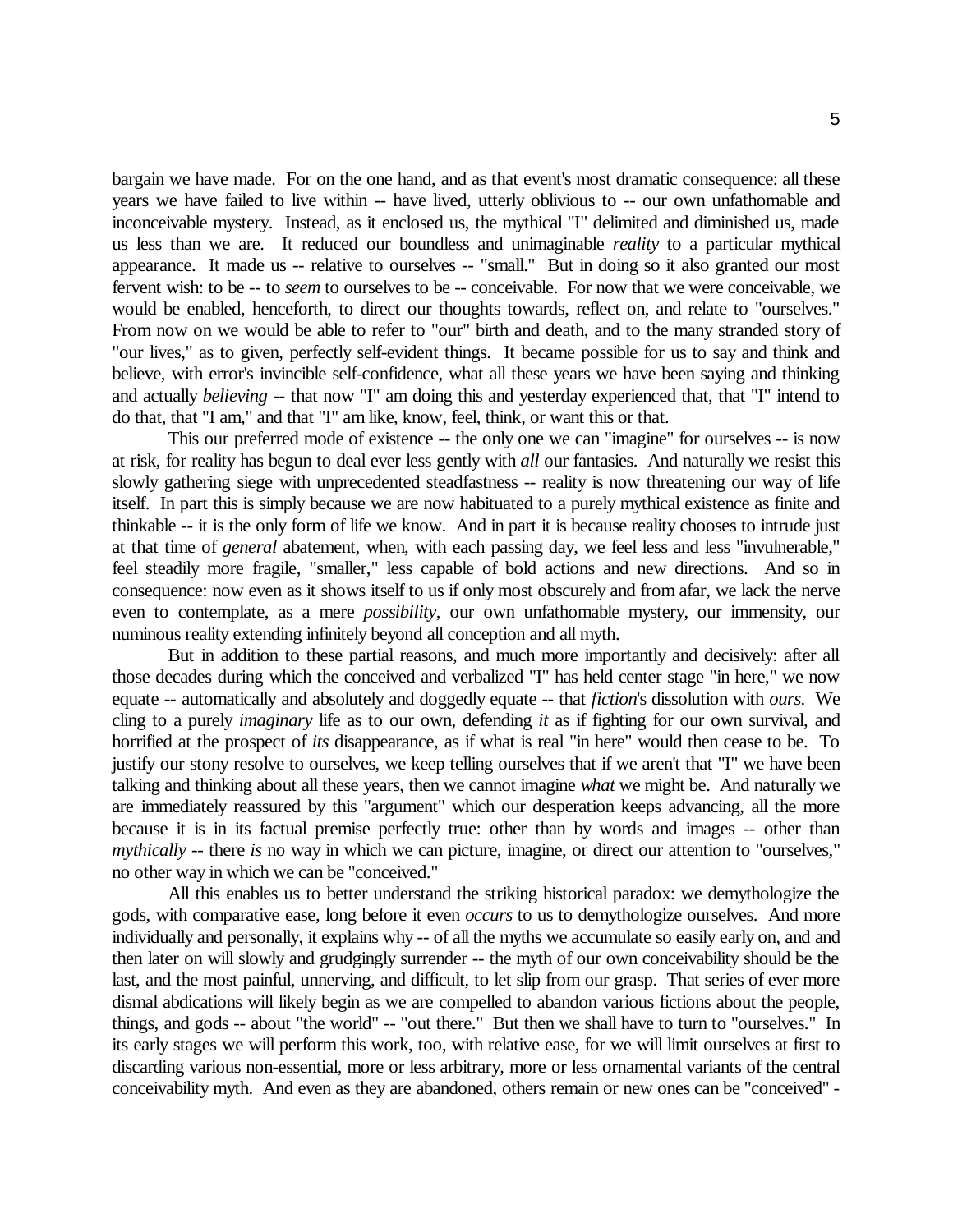- the real is one and unchanging, but illusion manifold and prolific, and can always be formulated anew.

Then at a certain point -- though now after greater resistance, and with both fear and sadness - we will acknowledge the futility of further maintaining, and so will begin to relinquish, our more urgent and seemingly indispensable, though still "particular," fictions about ourselves. We will let go of the myth of "invulnerability" and of fictional declarations and predictions relating to "the person I'll be," to "really still quite young," to "much time left," to the assuagements of "I'll do that sometime," etc. We will acknowledge and slowly come to terms with the perception that "I" have become *this* person rather than that other I dreamed of, that "I" have done this, but have not done, and never will do, that. Though with reluctance, we will gradually let our gaze drift towards, and even perhaps begin adapting ourselves to, that impoverished, precarious, all-too-profane, much-too-temporary "right now" which the once glorious "my future" has now, in the end, become.

But even as reality wrings these ever more distasteful capitulations from us, we will still wrap ourselves within and may not even think of *questioning* the myth -- that what is real "in here" can be approached verbally -- which we, from childhood, have lived, and from which, now, we can scarcely disentangle or even distinguish ourselves. We will give up countless particular fantasies, but still cling doggedly to the central myth of ourselves -- to our preferred mode of existence -- as conceivable beings. For us nothing is harder than to break out of that "mode" and that I-creating fantasy, out of what has been, for decades, our "form of life."

In practical terms this means that nothing is harder -- nothing is more "against the grain," nothing more unlikely -- than that we should part with the habits of thought, acquired nearly a lifetime ago and hardened through decades, in and through which that form of life incessantly, concretely, and most intimately realizes itself. And perhaps paradoxically this means: as time passes, we shall be required to surrender many things, but the hardest of all -- and the one that comes last, if it ever comes at all -- will be to renounce our habitual enchantment by the stream of casual, often scarcely noticed word-strings pulsing faintly through awareness. For as airy and seemingly insignificant as they are, they are the curiously spellbinding narrators who incessantly extend, uphold, and renew the myth. They are its guarantors, confirming each waking moment our conceivability. They it is who moment by moment, and most intimately and persuasively, seem to display to us our own reality and the reality of "our lives."

It is therefore possible -- indeed it is perhaps what is most likely -- that having surrendered all *particular* myths, we will yet continue to inhabit, all the way to the end, the now empty shell of myth's bare form. All the way to that "end," then, those word-strings will still seem to bring into focus and to illuminate everything "in here." They will still seem to define "me." It is true that their *contents* will have changed, for the depleted I-myth of "old age" tends as it were to be the very opposite of the Olympian myth, tends to be colorless, arid, muted, a lament rather than an entertainment. But the myth's rigid verbal templates remain fixed. And so indefinitely, and without change, we may go on mechanically thinking and saying, and just as mechanically *believing,* that "Yesterday I did this," "This afternoon I'll do that," "I've been there," "I want this," "I'm learning or have forgotten that" -- all variants, familiar and habitual from decades of constant use, of the I-myth's incessant leitmotifs: "*I* act," "*I* am in space and time," "*I* have experiences," "*I* want," "*I* know," etc. Each year we will relinquish more substance, will seem to ourselves to have become still "less," but without change we may go on and on thinking, and attaching meaning to, and drawing superstitious reassurance from, the I-myth's self-creating premise that "*I* am," that "*I* exist." By then we will perhaps have surrendered everything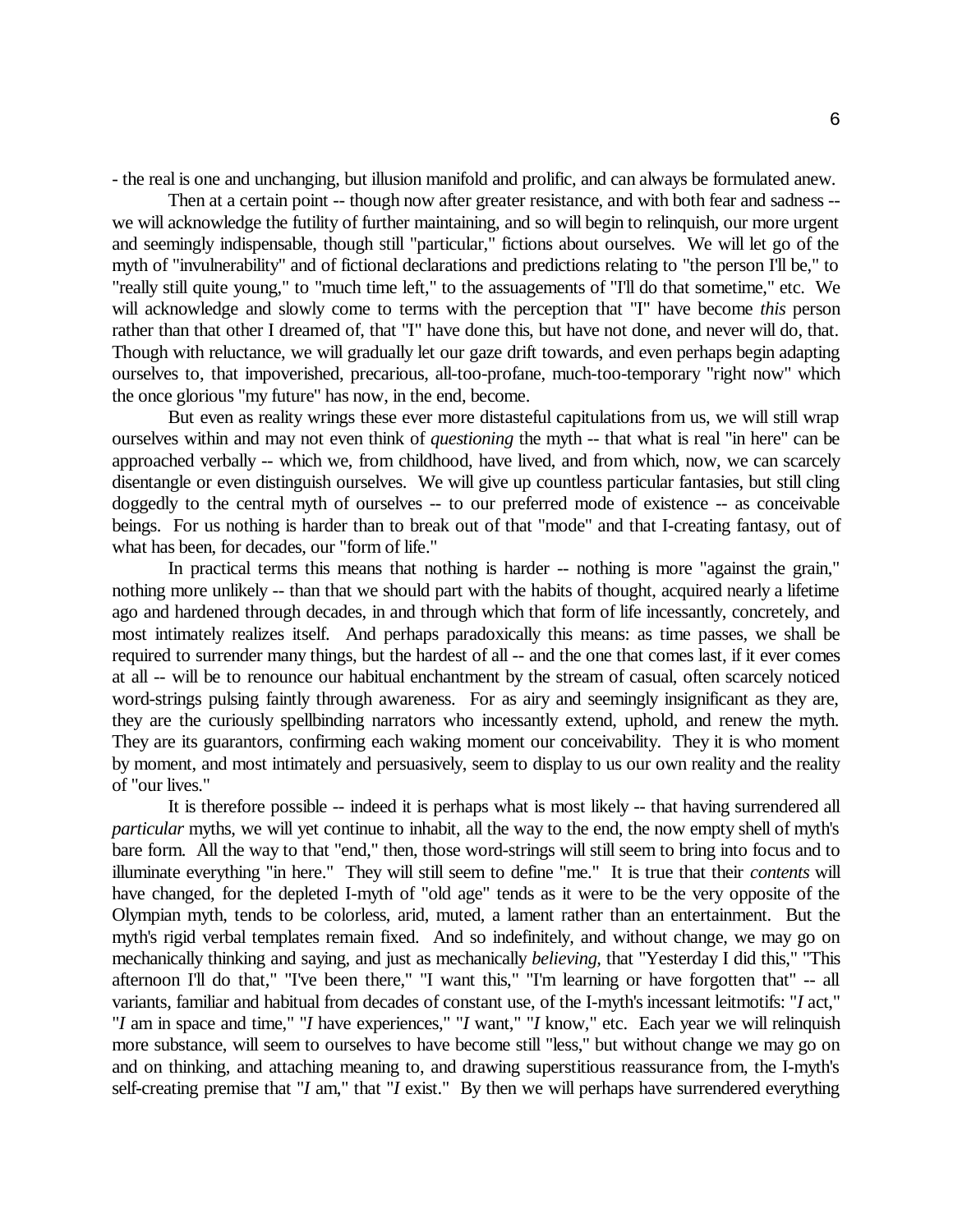else, but even as death approaches, we may remain as convinced as we were fifty or seventy years ago that "we" can be thought of and can relate to "ourselves," that "we" can be conceived.

It may even be that all *alternatives* to this scenario belong to anomaly or amount, even, to miracle. But then: at all times the unknown exceeds the known. And the strange and "anomalous" is infinitely vaster than the familiar -- of all the things that are or even are just imagined, is there but one that was "predicted"? And more telling still: uncontained and inconceivable reality, which in its pure mystery shatters all myth's templates and norms, defines and has already boundlessly *established* anomaly; and the sheer act of being itself -- pure reality's naked, mind-breaking, utterly unqualified and utterly unanalyzable 'is' -- has already defined miracle, has put in place, eternally, what "you wouldn't believe." So that finally -- and let us then hope that this happens in good time, well before the I-myth's long-apprehended, much talked about, and never concretely experienced "my death" -- something may drive or induce us to break with fiction, and we will decide or recognize that it is time *now* to abandon the pretence of being, and the vain attempt to be, finite and imaginable, time now, instead and at last, for reality, for "our" reality.

Then finally -- and let us in fact hope for the additional miracle that we then will have many years, even decades, to inhabit the consequence -- we will take upon ourselves that one act towards which all these years have aimed us, that last surrender in which is fulfilled in us our surprising destiny: having been stripped, piece by piece, of all finitude and all unreality, to have nothing left in the end but trying on, nervously, our divinity. Coming as it does after all those other, easier, merely partial capitulations, I do not know what crisis or mortification, what sudden panic, illumination, recklessness, revolt, or sea of weariness with the conceivable will now precipitate this our last great death and rebirth, our final and hardest work, our last hope, our secret and sublime purpose. But at that time we will find ourselves awakening from the dream all those decades have been. We will break with and leave behind, absolutely, that devil's bargain which made them and that dream: to blind ourselves to our own reality, just so that we might *seem* imaginable, might seem to be possible objects of thought.

Undoubtedly: as the critical moment approaches we will look and consider and speculate, and then look again. We will hesitate. Again and then again we will attempt (vainly) to imagine or somehow test "the inconceivable." But then soon after that final surrender gestating within us crosses its unknown threshold and becomes inevitable, we will all at once find ourselves being carried out into our own edgeless mystery. We will sense something infinite, nameless, and utterly unfamiliar -- our own *reality* -- flowing into and through us. Freed from conception, "in here" will be a place, or freedom from place, unencompassed, undivided, and unmapped by words. Where "we" were, there will be dense, boundless mystery uncluttered by any "I," by "I do" or "I want" or "I know," by a slowly put together "my life" or a constantly changing how "I" am.

Demythologized, that incomparably subtle and elusive "in here" which the diphthong T once seemed to enclose and define reveals its mystery and its infinity. But even as we enter into and begin to inhabit -- even as we realize we now are and always have *been* -- that oceanic something else, it is unlikely that those around us will discern the change. We ourselves will have outgrown and shaken off -- will be beyond -- myth. "In here" will no longer be inhabited by an "I" which exists, acts, wants, and knows, which has "experiences" and a "my life." Within our own unthinkable reality we will be unidentified, unnamed, edgeless, neither "many" nor "one." It will not occur to us to dream that "we" can relate to, observe, ponder, or conceive "ourselves" -- to ask how "I" really feel about "myself" or "my life" will seem as odd as asking in all seriousness how Zeus really feels about his. Instead of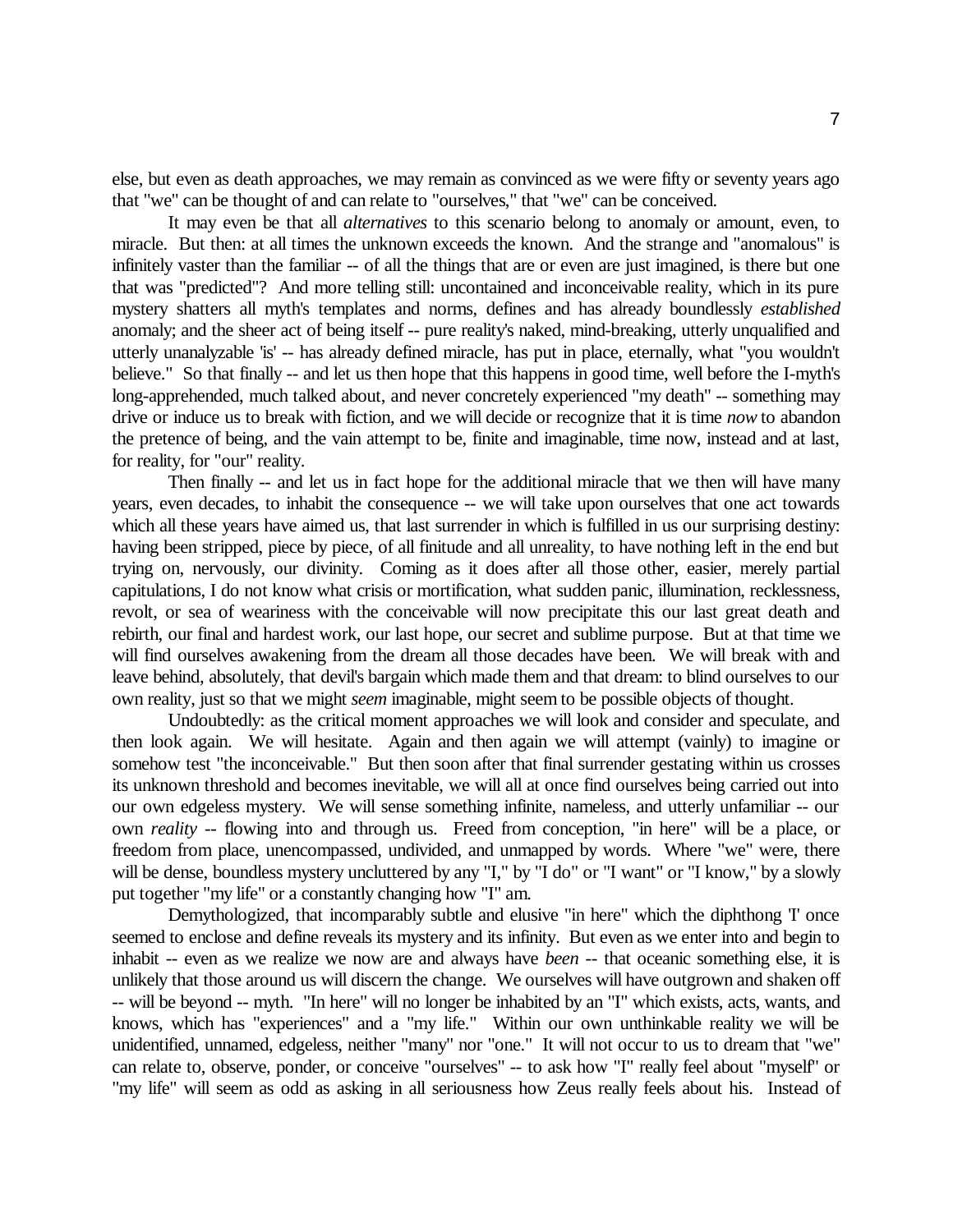looking at the inconceivable exclusively from the outside, and theologically, we will now, just like the gods, *be* it. But at the same time, and as it were in spite of this unprecedented transmutation "in here," we will now know to be true of us what we also have long known to hold for those gods: that it is only as pure myth -- only falsely, only as what we absolutely are not -- that we can exist *publicly*, that is, that we can be or rather *seem* to be perceived.

Therefore we will continue to act and speak as a particular "I" distinguished by a particular birth, name, and life, by various traits, plans, wants, feelings, thoughts, etc. As unsayable and real, we ourselves will inhabit "in here" a myth-free vastness where there is no "I," and no "acts," "events," or "experiences." When that soundless, ghostlike syllable 'I' phosphoresces momentarily *within* awareness, we may marvel at its own sheer mystery, but not associate it with a referent; when sentence fragments concerning "my" remembered or intended actions flit silently past, as they often will, we may notice them, but we will attach no meaning -- no connection with *reality* -- to them.

But in conversation we will unhesitantly speak of how "I" "drove to town," "visited X," "experienced Y," "want to read Z," etc. Our talk about "my" birthday or childhood or age, and our conscientious plannings and preparings for "my death," will be perfectly free and easy, unencumbered as they will be by thoughts of myth's "my birth" and "my death." "In here" we will not discern anything like "self-knowledge" or even "self-consciousness," for we will have entered into the perfect selfoblivion of the gods -- in the "hidden recesses" of our nature we will be, just like them, utterly "unknown" to ourselves. Indeed, we will have passed beyond *all* sight, will transcend all possible "viewing" by gods or men. But in conversation we will still be able, just as before, to describe, discuss, and analyze our mythical unreality in unending detail, for, again: it is only as what we are not, only as *myth*, that the uncontained mystery we *are* can be discussed, analyzed, or "explained," can be or rather *seem* to be talked about or thought about at all.

In those days the horizonless transparency "in here" will not be complicated by the concept 'is' or the concept 'is not', but outwardly we will still feign to "exist." Our strides will not be restricted by the syllables 'I walk'. When we meet, 'you' and 'I' will no longer keep us apart. "My" death won't be that hard, for it won't occur. I imagine now, most likely mistakenly, that we will be visited now and then in those days by obscure glimpsings or premonitions of ourselves as like a river, or winds, or weather, as unpredictable sinuosities or as protean worlds of invisible energies, all of which move and change and "act," sometimes even dramatically, but without effort, explanation, or thought. At times we will feel "in here" as a cool mass of darkly gleaming ore at rest deep underground, dense with mystery. A fleeting sensation of being cloudless sky, radiant and infinite and utterly transparent just because of its emptiness, its absolute transcendence even of all "is-ness," will sometime pulse through us. Or it will be as if we are embryo in its first moment, a mysterious quickening, still wholly unformed, of essence and energy and still utterly unknown life.

But then if in those days we *are* visited by such glimmerings, we will soon recall that they, like all our previous self-picturings and self-comprehendings, are glimpsings of ourselves, not as what we are, but as myth. They transpose and falsify reality by suggesting there is something we are or are like. They conceal our very essence, which is to be inconceivable, a mystery *never to be thought*. For by now we will have recognized the fact -- and may even have begun to adapt ourselves to it -- that no conceivable thing is or could be like "us," and "we" like no conceivable -- that is, mythical -- thing. Indeed, by now we may be half-comfortable with the recognition that there is no "we" which might be like anything else. For by now we will have begun at last to inhabit and even perhaps feel at home in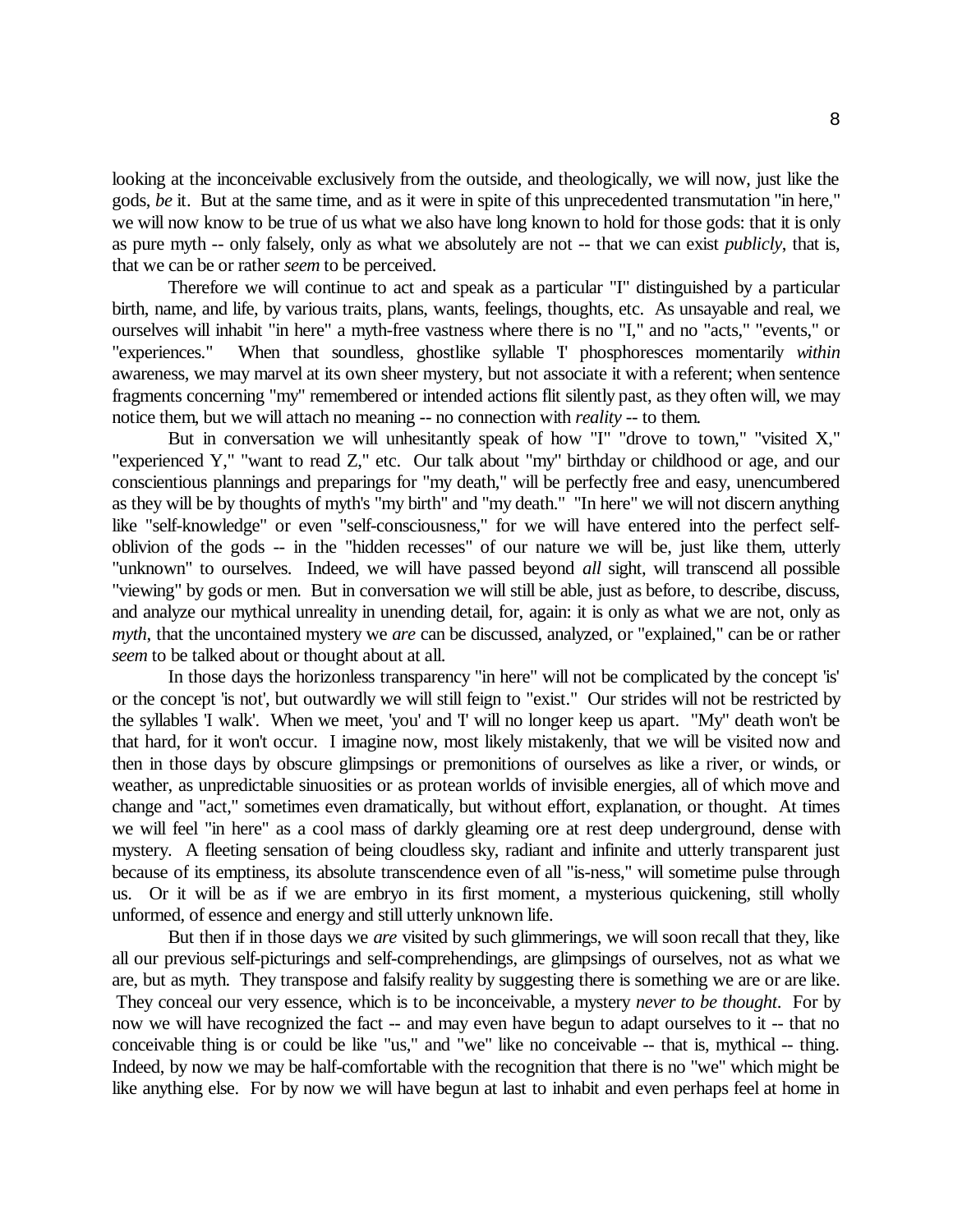what has *always* been the reality of "in here," has always been *our* reality. As before, we will eat, sleep, walk, laugh, write, talk, forget, and cry. It may well be that we will be better, happier, more spontaneous, perhaps even more "colorful" than we were before. And "you" and "I" will do and be all these things -- and this is the great mind-breaking fact -- just out of our very knowledge, final and boundless, that 'you' and above all 'I' are diphthongs, or rather pure mysteries themselves, to which no conceivable content or meaning can be attached.

Having broken, early enough, out of the mythical and conceivable, and so having fallen out into our own boundless and inconceivable reality, we will have time for at least a taste of the gods' eternal adventure. For that infinite realm -- the eternal oneness of the real and the unthinkable -- we now so tardily and so hesitantly enter is the condition or place which has been theirs forever. We have known for centuries, after all, that the contentless syllable 'gods' is as irrelevant to *divine* reality as we soon shall know 'you' and 'I' to be to ours -- that is the guarantee that they, and we, are not mythical. That is the proof, as it were, that they, and we, *are*. And so along with everything else we shall slowly realize: as soon as we become as free of the 'I' as the gods are free of 'the gods', there will no longer be any conceivable way to distinguish the unthinkable "in here" from the inconceivable "out there," no way to separate *their* word-transcending reality from *ours*. Even if we should not wish to receive them, how, then, shall we be able to *avoid* certain clues or even tastes suggesting how the gods, in their beginningless experiment, may have fared?

All too soon, perhaps, we will have felt enter us the first waves of a terminal weariness, an exhaustion all the more ominous for being divine. For it may be that existence as an absolutely unknown and unknowable and unbounded something which cannot be verbalized, identified, or conceived -- existence as a nameless, numberless "one" or "One" which cannot be called either "person" or "thing," and of which we cannot even say that it "is" or "is not" -- inevitably sinks after just a few eons into an equally boundless vacuity, an unremitting ennui from which there is no escape. To the inconceivable, that is, to anything that is not mythical, eternity would then seem a prison, immortality the greatest torment. All too soon, perhaps, our one pitiable consolation in all that boredom and futility -- a consolation the gods long since wore out -- will be the grim joke that as for "emptiness," we have now had our fill.

Or what is just as likely (for right now we have no way even to guess at probabilities): we may begin soon to discover that the mode of being in which pure reality and utter inconceivability are one is the celestial paradise of supreme joy, divinity's true mark. Perhaps the gods themselves sometimes tremble in sheer gratitude for their very being, unimaginable as it is even to them. Perhaps their uncontained and uncontainable joy then overflows, again and yet again, in the making of vaster, subtler, more intricate, more difficult to create worlds. To be edgeless, weightless, indiscernible -- because utterly perfect -- transparency; to be unencompassable and inconceivable being utterly transcending even the most divine knowing; to be uncontained, and then, eternally, to be reaching farther out towards, and happily never touching, a limit; to be, always, more; each day to be present to oneself as more inconceivable -- as more and more the very *opposite* of an object of thought -- than ever before; again and again, to lose track of oneself while being, in the very same moment, the one who escaped; to be pure mystery falling eternally out into ever greater, darker, denser, more mysterious mysteries - such are a few of the divine pleasures we may soon be required to taste.